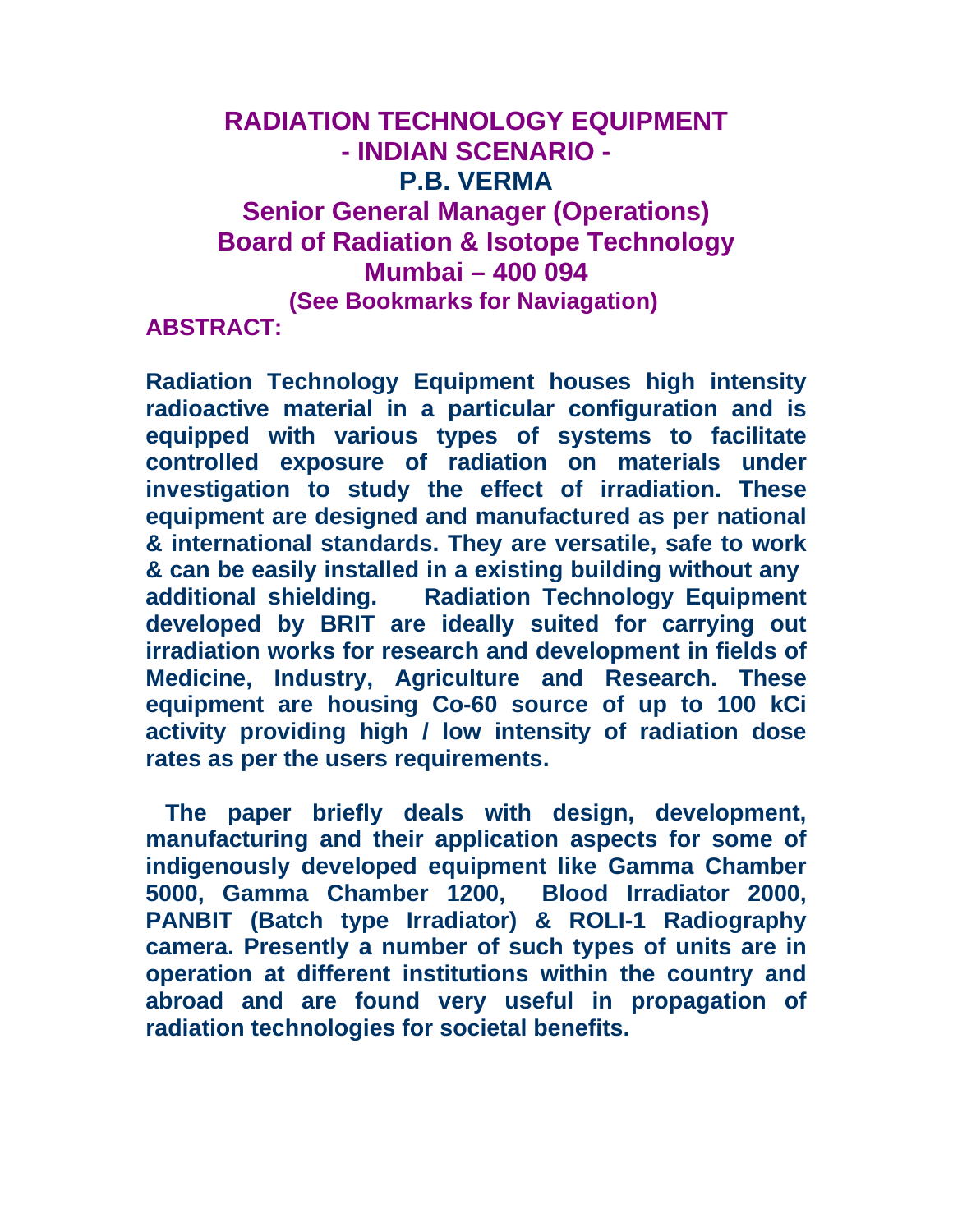#### **INTRODUCTION**

With increasing applications of radiation and radioisotope in the field of Medicine, Industry, Agriculture and Research, there are need to have different types of radiation technology equipment which are compact, versatile and safe to use. Board of Radiation & Isotope Technology (BRIT) therefore has designed and developed indigenously certain types of radiation technology equipment for their use in laboratories and institutions for research and development purposes. These equipment are versatile, users friendly, safe to operate and conform to national and international standards.

A very stringent quality control and assurance programme is adopted during all stages of design, manufacturing, testing and commissioning to assure trouble free and reliable functioning of the units.

# **DEVELOPMENT OF EQUIPMENT**

Radiation Technology Equipment houses high intensity radioactive material in a particular geometrical configuration and is equipped with various types of systems to facilitate controlled exposure of radiation on materials to study the effect of irradiation. A number of features have been incorporated in the design to meet the specific requirements of users. Development of radiation technology equipment, therefore, calls for the need to meet a number of necessary but often conflicting requirements not only from functional and regulatory point of views but also from manufacturing point of view. Therefore, a balance needs to be maintained while optimizing the design of the various systems of the unit to achieve high degree of performance, reliability and cost effectiveness.

# **DESIGN CONSIDERATIONS**

The following considerations are to be met during design (a) Functional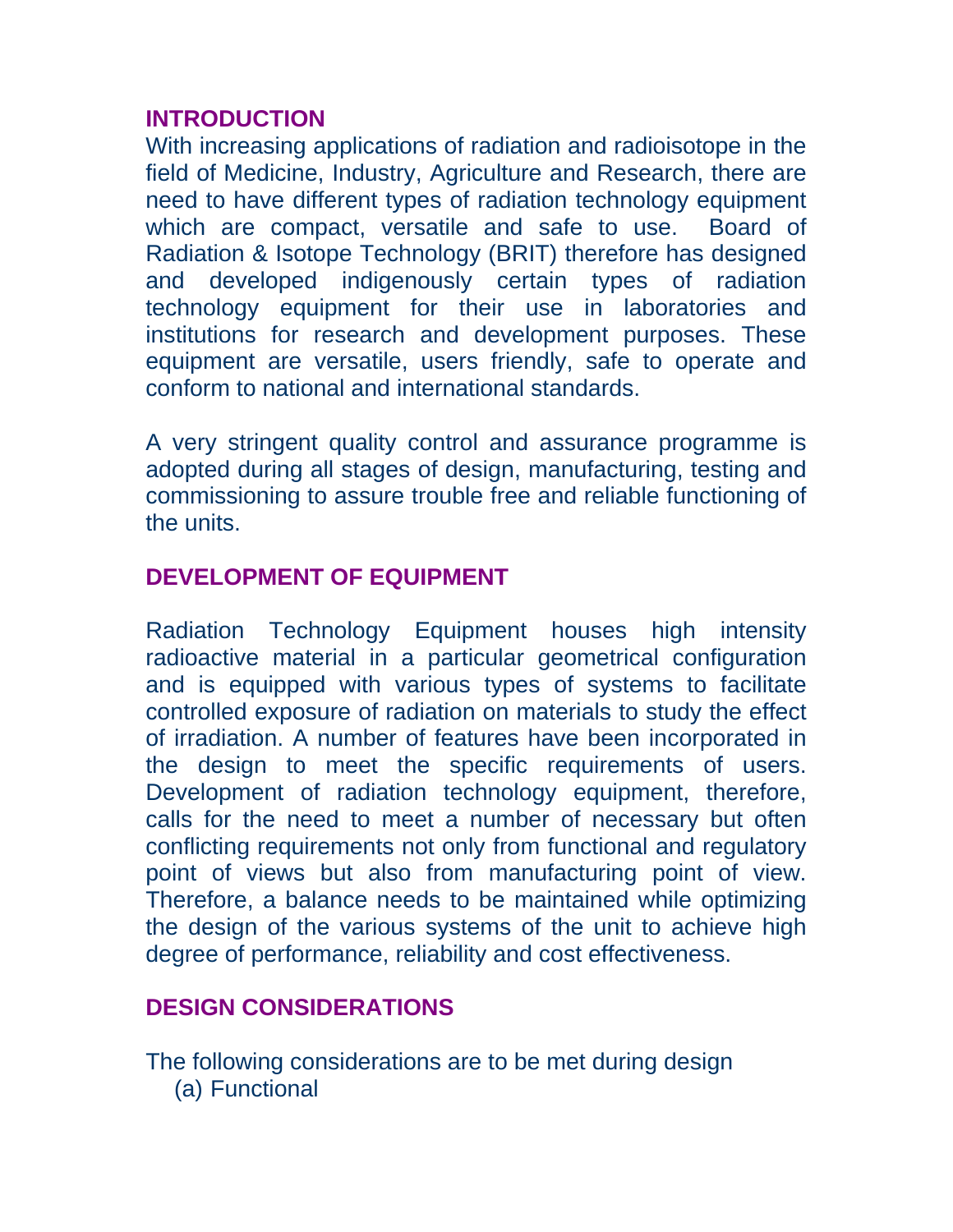- (b) Regulatory and safety
- (c) Manufacturing
- (d) Quality assurance and Control
- (e) Installation & handling

**(a) Functional:** A number of functional requirements are to be met in the design to facilitate a large size of irradiation volume, high / low dose rates, systems for irradiation under different temperature and atmospheric conditions, sensing of irradiation temperature, rotation of sample etc as detailed below.

- o **Size of irradiation volume diameter & height.**
- o **Dose rate Activity, source configuration.**
- o **Dose uniformity.**
- o **Through put.**
- o **Shielding.**
- o **Handling & installation.**
- o **Servicing & maintenance**

To achieve above in practice, a designer usually starts with a given set of parameters having to do with the amount of product volume to be treated, the dose desired and dimensions of the unit product. From these, one determines the amount of source activity required to effect the treatment and then decides upon a geometric configuration between the source and the target that most efficiently or most economically satisfy the functional requirements.

In view of this, Radiation Technology equipment will consists of following main systems:

- (i) A radioactive source, such as Co-60 or Cesium-137
- (ii) Biological shielding
- (iii) Mechanism of conveying the target into and out of irradiation field
- (iv) The target or product
- (v) Control and safety devices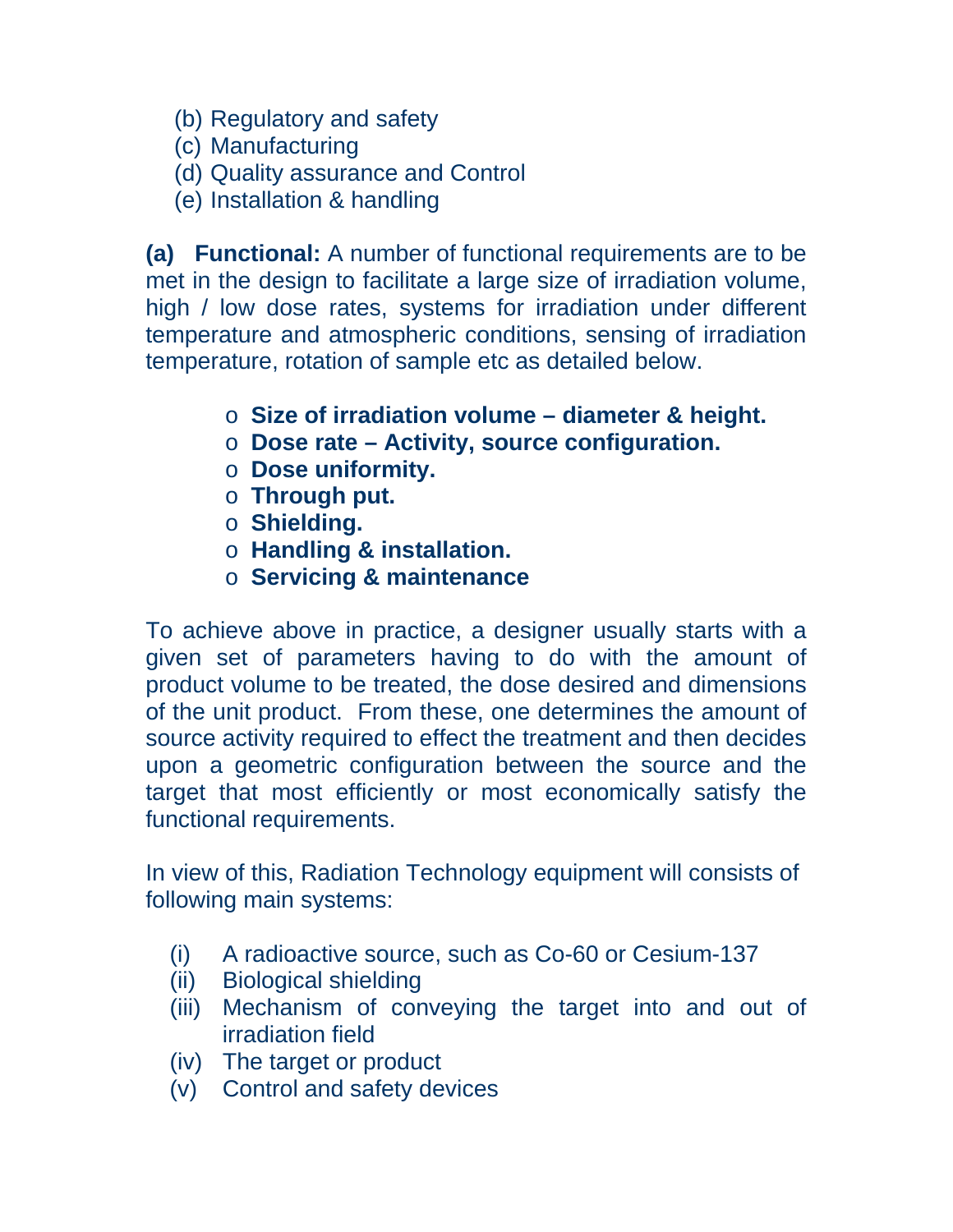These equipment can be also called gamma irradiator. Gamma Irradiators are classified in four categories as per international standards depending upon the storage of source and method of irradiation as indicated in annex-2. The exact design of various systems of different categories of irradiator will vastly vary from one another types as per the throughput, size of product and method of irradiation (continuous or batch type). For example for a compact and portable irradiator, a shielding material of high density like steel, lead, and tungsten would be more suitable while for a large size commercial irradiator concrete would be preferable and economical. The choice of source (cobalt-60 or cesium-137) is dependent upon its availability, specific activity, energy, size of the source and its geometrical configuration. Generally Cobalt-60 is being used for most of the irradiators due to its availability in large quantities in the required metallic & non-dispersible form and high penetrating power over cesium-137. The conveying system of product / samples into and from radiation field depends upon size of the product, throughput etc. as per the category of the irradiator and generally batch type or continuous type of conveyor systems are in use. Therefore, while designing, a detailed studies and analysis are needed to be carried out to optimize the functioning of various systems of the irradiator for effective utilization of the source & equipment so that cost of irradiation is economical and viable.

**(b) Regulatory & Safety:** Compliance of mandatory safety regulations and its tests for safe transportation of radioactive materials as stipulated in national and international safety standards are very necessary and essential to meet in the design apart from its functional requirements. These regulatory requirements are very severe and stringent and are based on hypothetical accident conditions of transportation. Only when the design meets the above regulations it is certified as Type B (U) package by the regulatory authority which permits the shipment of the package in public domain other wise the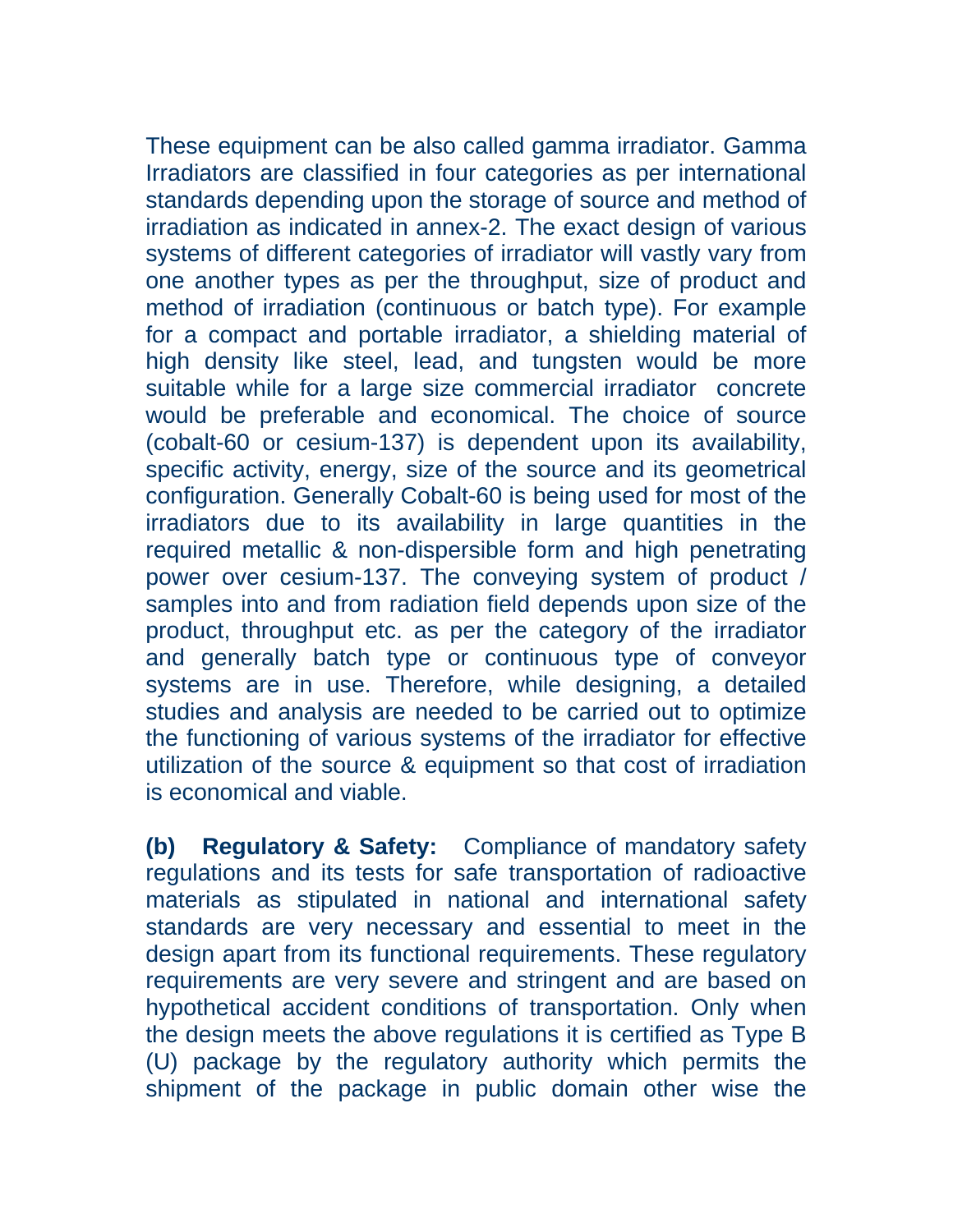equipment can not be transported & supplied. Some of the major regulatory requirements that are to be considered in the design are indicated below:

**Mechanical (Drop) Tests**: The equipment/package need to be dropped onto a hard unyielding target (a steel cum concrete block of minimum 10 times heavier than package) through a height of 9m followed by a second drop through a height of 1 meter on a steel punch of 15 cm diameter rigidly mounted on the above target.

**Thermal Test**: Following the above two drop tests, the same package is subjected to a thermal/fire test of 800 degree centigrade for 30 minutes, to assess the overall structural integrity of the package. This test is normally done in a suitably designed furnace or in open air fire having systems for controls of fuel supply, temperature and data recording.

**Water Immersion Test:** In this test, the package is immersed under a water head of at least 15 meter for about 8 hours and the structural integrity of the specimen are further examined for leakage of radiation. This test is conducted in a tank by subjecting it under hydraulic pressure.

**Temperature Criteria**: It is ensured that the mechanical strength and properties of materials of construction remain suitable for the above mechanical (drop) tests in the temperature environment range of  $-40$  to  $+55$  degree Centigrade. This stringent temperature criteria permits only a very few selected types of materials of construction for equipment.

**Acceptance Criteria**: After going through the above tests the acceptance criteria is that the shielding loss shall be limited to the extent so that the cumulative effect of mechanical and thermal tests should not cause radiation level to increase beyond 1 R/hr (10 mSv/ hr) at 1 meter distance.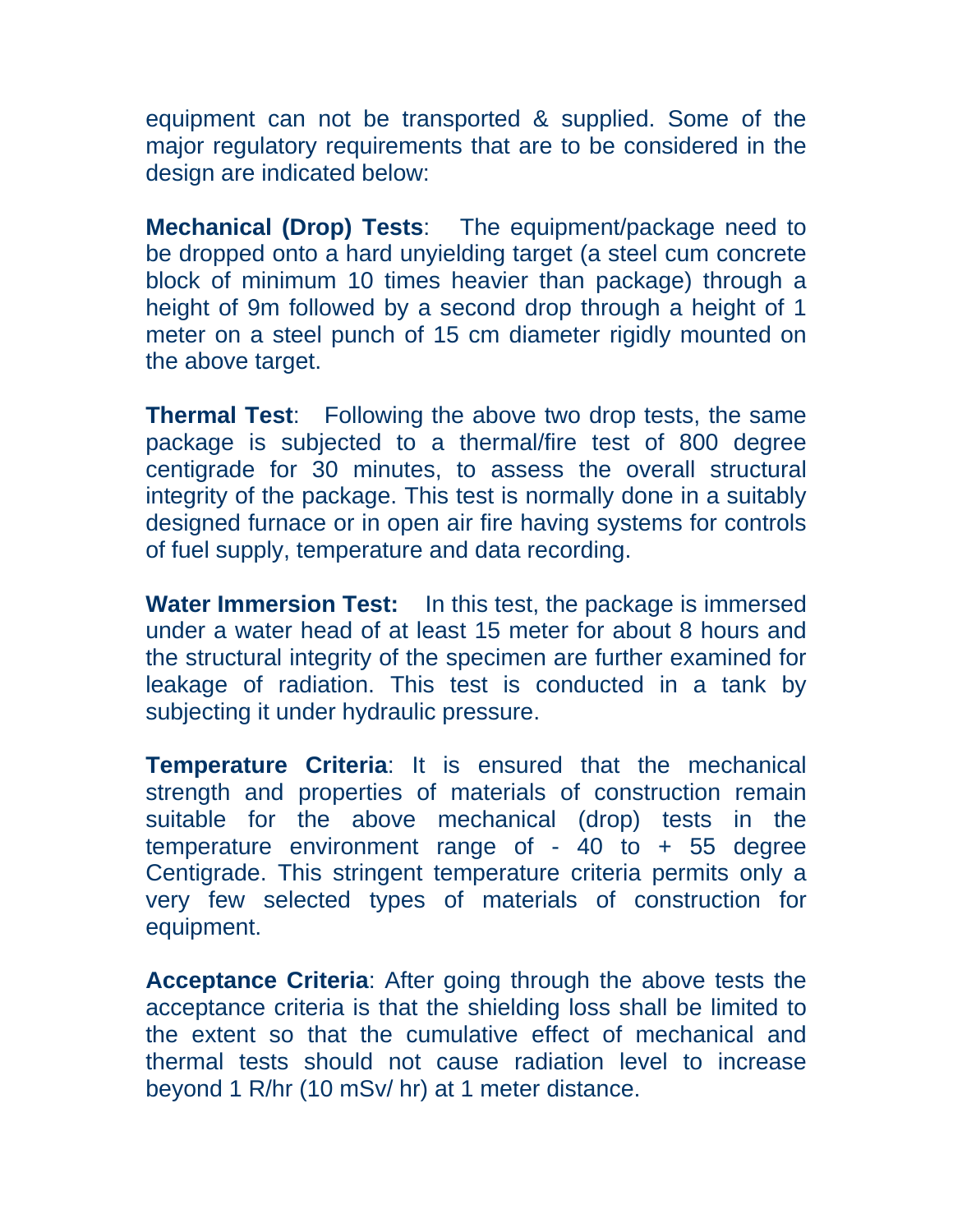Therefore, the above tests simulates a very severe accident conditions of transportation and if the design meets these performance criteria it is called Type B(U) package and its transportation can be affected anywhere with in the public domain. Without obtaining Type B (U) certificate from the competent authority i.e. Atomic Energy Regulatory Board (AERB) it is not possible to transport any radioactive material at any place.

### **(c) Manufacturing:**

 Manufacturing of equipment after its development is taken by adopting standard manufacturing codes. Material of construction and manufacturing processes are carefully selected considering the regulatory and functional requirements so that the products are not only fabricated of high standard as per the specifications but also manufactured economically.

# **(d) Quality Assurance & Control**:

 A very stringent quality control and assurance programme is adopted during design, manufacturing and commissioning of these equipment to assure a consistent high quality product supply to the users as per the approved drawings & specifications. During the process of development, the design is evaluated and validated by testing models and prototypes. During manufacturing a strict quality control programme is adopted as per codes to ensure use of right raw materials, processes, and other related tests. Further, the units are installed and commissioned by trained & experienced BRIT personnel and a training to users is imparted in operation and preventive maintenance for the smooth & safe functioning of the unit. A complete documentation on design, manufacturing and their tests is generated for each type of equipment for traceability of any information at a later date.

# **[EQUIPMENTS DEVELOPED](http://www.britatom.gov.in/docs/pdf/RTE_Table.pdf) (Click for details)**

BRIT had developed high capacity, large and medium sized self shielded type irradiators called **[Gamma Chamber 5000](http://www.britatom.gov.in/htmldocs/products06b.html)**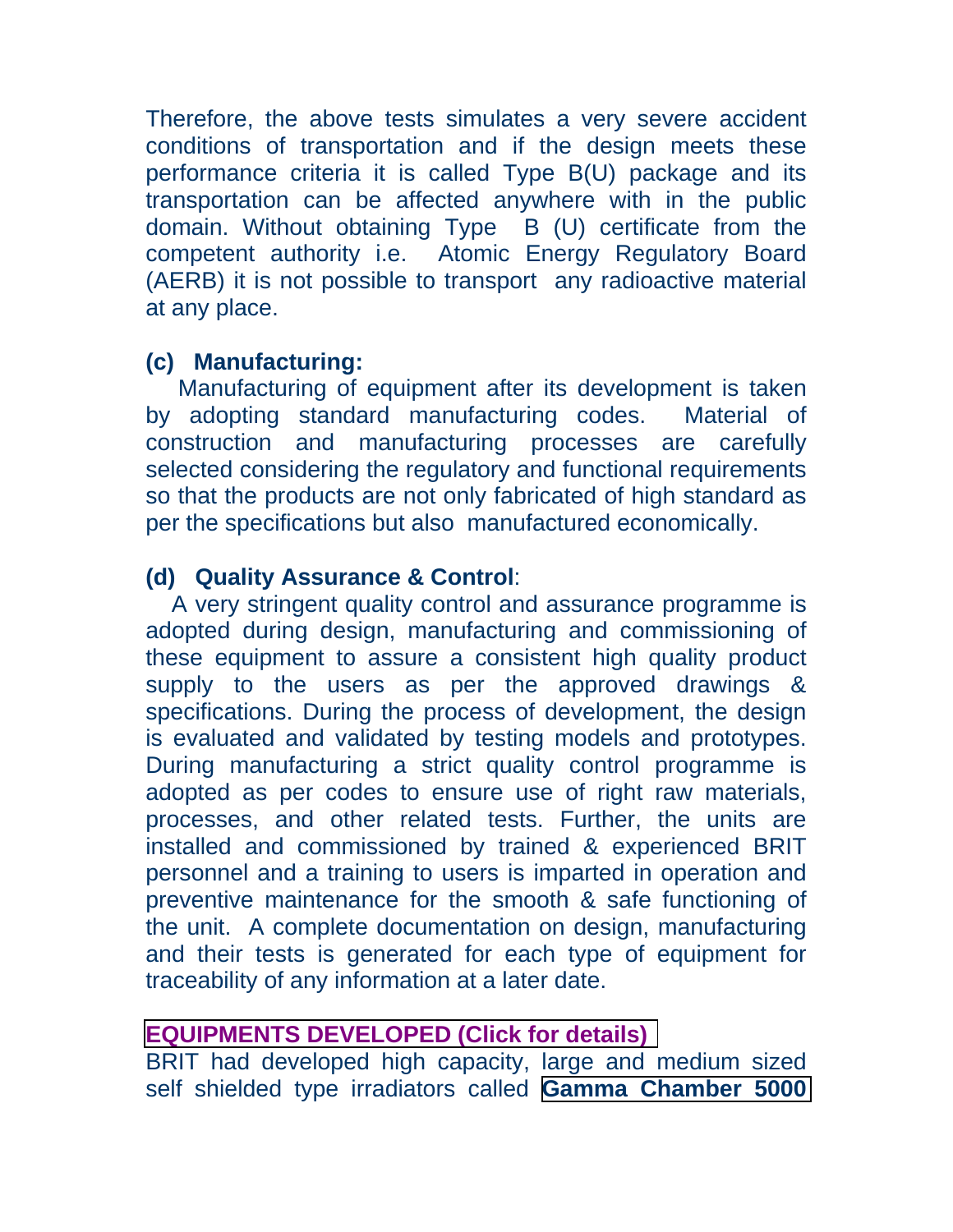(click) and **[Gamma Chamber 1200](http://www.britatom.gov.in/htmldocs/products06c.html) (Click)** for research and development purposes. It has also developed recently a dedicated c0balt-60 based **[Blood Irradiator \(BI-2000,](http://www.britatom.gov.in/htmldocs/products06d.html) click)** for the specific use of Irradiation of blood and blood products and low dose irradiation(Table-1 and Annexure-1). These equipment are Type B(U) approved by Atomic Energy Regulatory Board (AERB), India and a number of them are in use in the country and abroad.

 A high capacity Cobalt-60 Irradiation cum source storage flask has been developed called **FP-100K** (Annexure – 3A) which is Type B(U) approved for Panoramic Batch Irradiator (**PANBIT**) for housing and exposing source up to 100 kCi inside a concrete shielded room. PANBIT is basically a Panoramic Batch Irradiator having dry source storage facility of capacity of 100 kCi with a shuffle dwell conveyor system. It is a multipurpose type irradiation facility intended to be used for research & development as well as pilot scale studies. It is particularly suitable for low product holdup time (6-10 hrs) and low to medium throughput having low budget allocation. It provides four sided irradiation unlike two sided irradiation normally available in commercial irradiators and hence gives a much better dose uniformity. It would be very useful for a small entrepreneur where often the requirement of product volume is low and is of varied nature. The facility can be setup in a minimum built-up area of approximately 160 square meters (Annexure – 3B).

BRIT has also developed a remotely operated Radiography Camera called **[ROLI-1](http://www.britatom.gov.in/htmldocs/products06a.html)** (Click) using Iridium – 192 source (Annexure -4A) for application of non-destructive testing (NDT) of welds and materials. The camera has been designed and tested as per the requirements of ISO-3999 – 1977 and a number of these units are in use in industries (Annexure- 4B). It is provided with tungsten collimators to facilitate panoramic & directional exposures and enhanced operational safety. ROLI-1 camera has earned a status of workhorse in NDT industry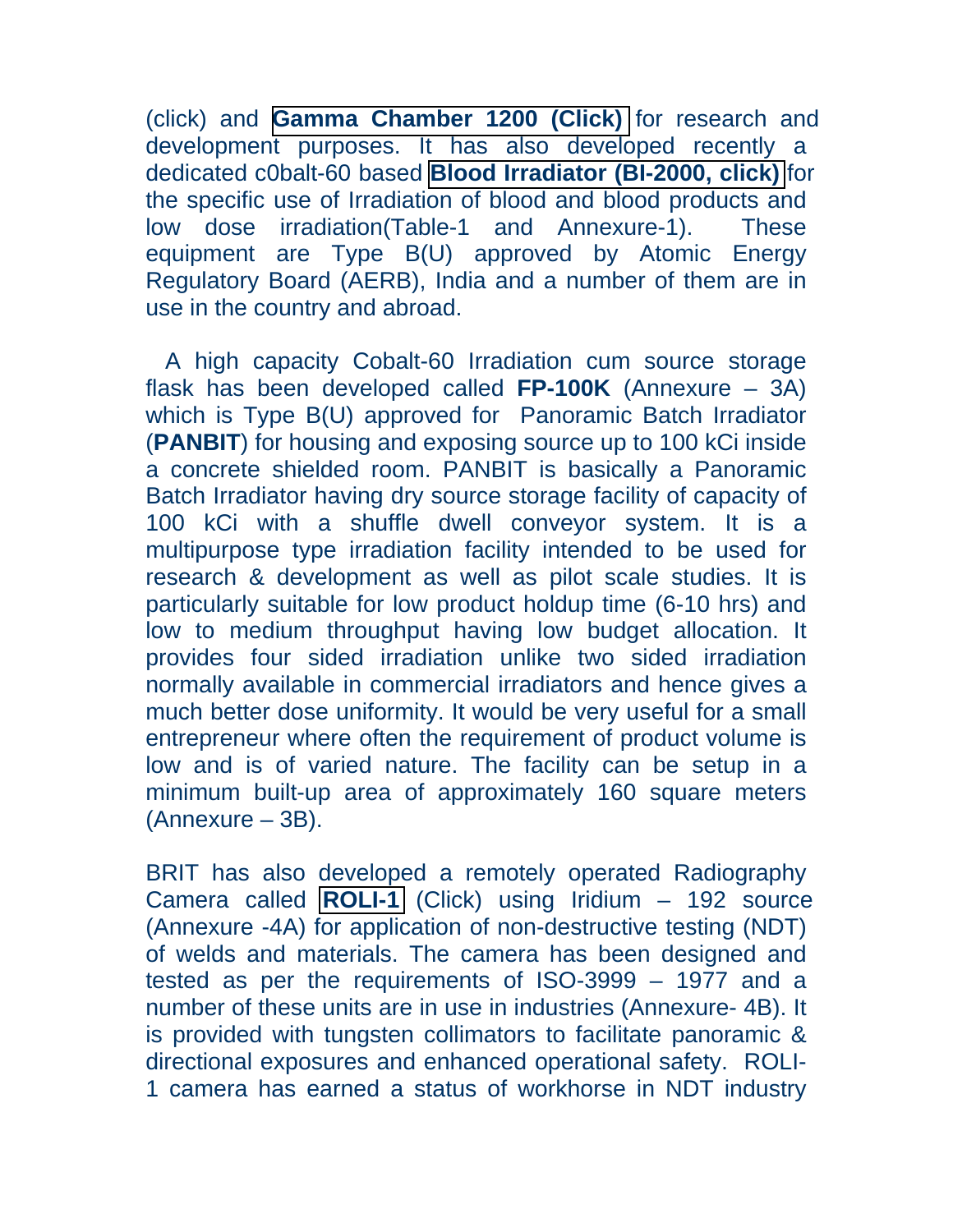and there are presently about 390 of them are in use constituting about 48% market share in India. **CONCLUSION** 

With vast experience in the design, manufacturing, installation and commissioning of the radiation technology equipment developed over a period of time, it is possible for BRIT to design, develop and produce custom built equipment / irradiator to meet user's requirement at competitive cost. BRIT is presently embarking on the development of light weight and compact Cesium-137 based Blood Irradiator **(BI-1000 CS)** for irradiation of blood and their products in hospitals and blood banks and depleted uranium shielded light weight portable radiography camera **(DUCAM – 75)** of high capacity to provide more range of products and to meet the growing & varied demands of the users.

\*\*\*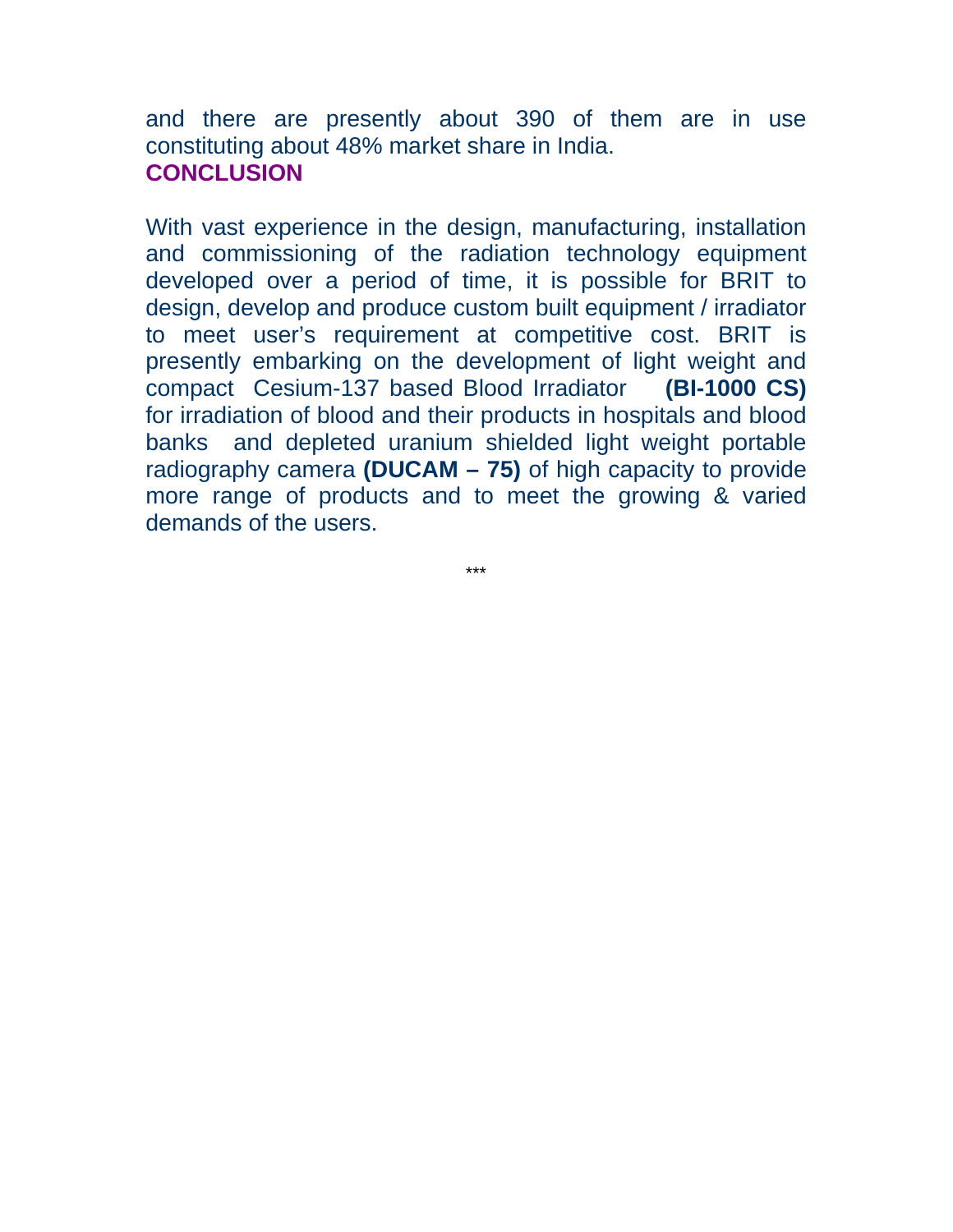#### **FEATURES OF GAMMA CHAMBERS AND BLOOD IRRADIATOR**

- **Safe and self shielded**: No additional shielding is required. The radiation field on the external surface of the unit is much below the permissible level
- **Dose uniformity**: Stationary source pencils symmetrically placed in a cylindrical cage ensure good uniformity of radiation field within 25% variation.
- **Sample rotation Mechanism**: Sample rotation mechanism provided for better uniformity of dose.
- **Control system**: PLC based control system with touch sensitive color screen having user friendly software and printer for data recording in BI 2000 unit.
- **Automatic Dose & Decay correction**: Computerized Cobalt-60 source decay correction for dose rate, calculations of dose and corresponding setting of irradiation time.
- **Display of Irradiation Temperature**: Sensing of irradiation temperature and display on the panel
- **Door Interlock:** Sample chamber door inter lock for safety of operation by providing proximity sensor.
- **Service sleeves**: 4 nos. of 8mmØ ID service sleeves provided to sample chamber for manual control of irradiation temperature.
- • **Design Standards**: Design conforms to codes of Atomic Energy Regulatory Board (AERB), India, as well as American National Standards – ANSI-N.433.1 – 1977 for safe design and use of self contained dry source storage Gamma Irradiator (Category-I).
- **Safety assurance:** The unit is **Type B(U)** approved by Atomic Energy Regulatory Board (**AERB**), India for safety in transport of radioactive materials as per relevant national and international safety standards.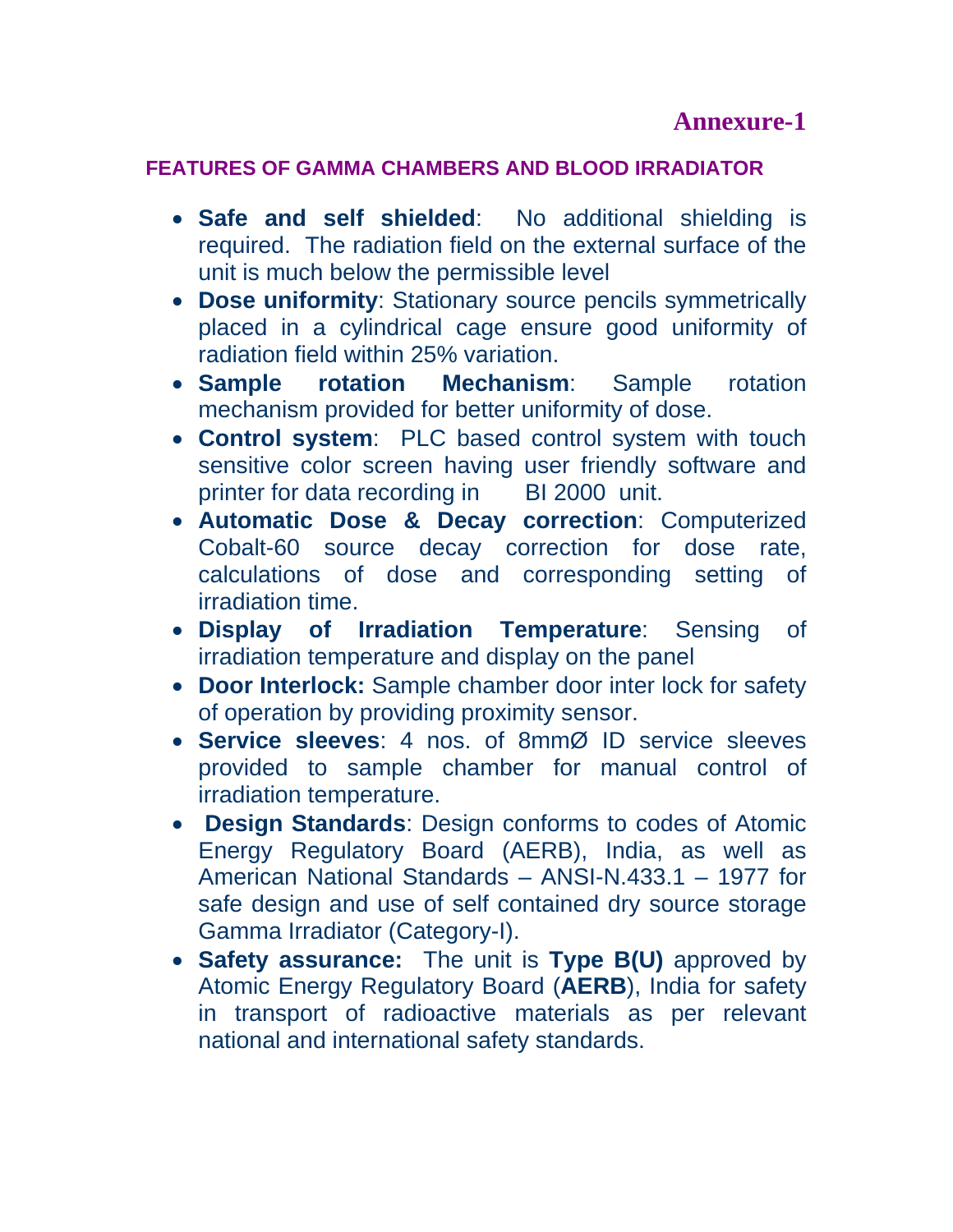## **Annexure-2**

# **Categories of irradiators based on storage of radiation source & method of irradiation**

# *CATEGORY- I : SELF CONTAINED, DRY SOURCE SORAGE IRRADIATOR.*

- *The source is always located in the dry shield.*
- *The sample is moved in and out of the radiation field.*
- *At no time human access to source is possible*
- *American national standard institute. (ANSI) N 43.7.*

# *CATEGORY-II : PANAROMIC DRY SOURCE STORAGE IRRADIATOR.*

- *Source fully shielded in dry storage when not in use.*
- *The source is exposed with in a radiation volume which is inaccessible during the irradiation.*
- *American national standard institute. (ANSI)N 43.12.*

# *CATEGORY-III :SELF CONTAINED, WET SOURCE STORAGE IRRADIATOR.*

- *The source is shielded in the wet storage pool (usually water) at all times.*
- *The sample is moved in and out of the radiation field.*
- *American national standard institute. (ANSI)N 43.11.*

# *CATEGORY-IV : PANORAMIC, WET SOURCE STORAGE IRRADIATOR.*

- *Source fully shielded in wet storage pool when not in use.*
- *It is exposed with in an irradiation cell which is inaccessible during use.*
- *American national standard institute. (ANSI) N 43.10.*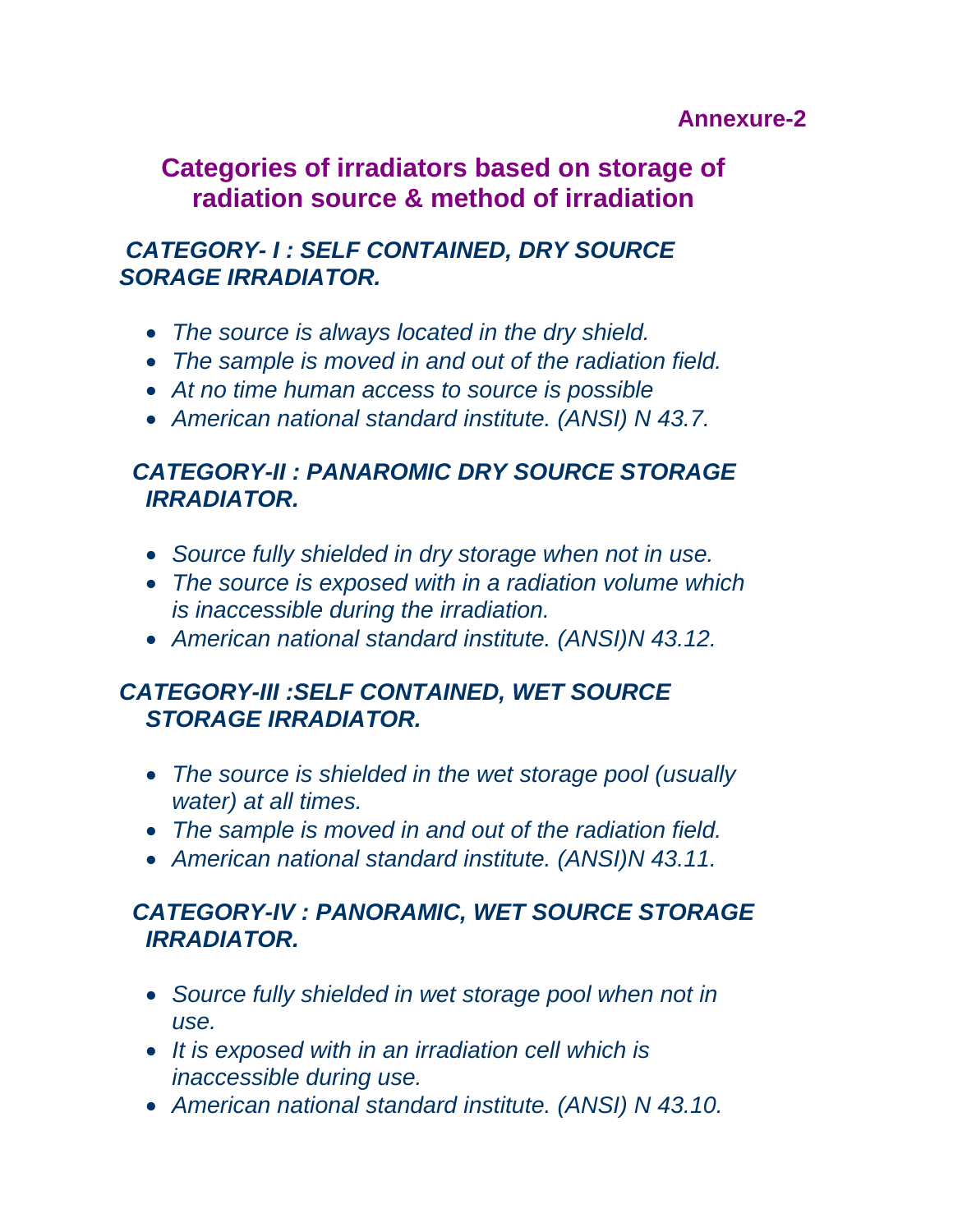# **Annexure – 3A**

# **PANBIT FLASK – 100 K(FP – 100K)**

#### **SPECIFICATIONS**

| <b>Source capacity</b> | : 100 kCi (3700 TBq)<br>Cobalt - 60     |
|------------------------|-----------------------------------------|
| □ Shielding material   | : Lead & SS 304 L                       |
| □ Weight of flask      | : 4800 Kgs. .                           |
| □ Size of flask        | : 920 mm x 920 mm<br>$x$ 1077 mm (ht)   |
| □ Size of package      | : 1445 mm x 1445 mm<br>$x$ 1380 mm (ht) |
| □ Weight of package    | : 5500 Kgs.                             |
| □ Safety assurance     |                                         |

 *Type B (U) Approved by AERB, INDIA as per IAEA Safety series -ST-1, 1996 (as amended TSR-1, 2000) and AERB safety codes.*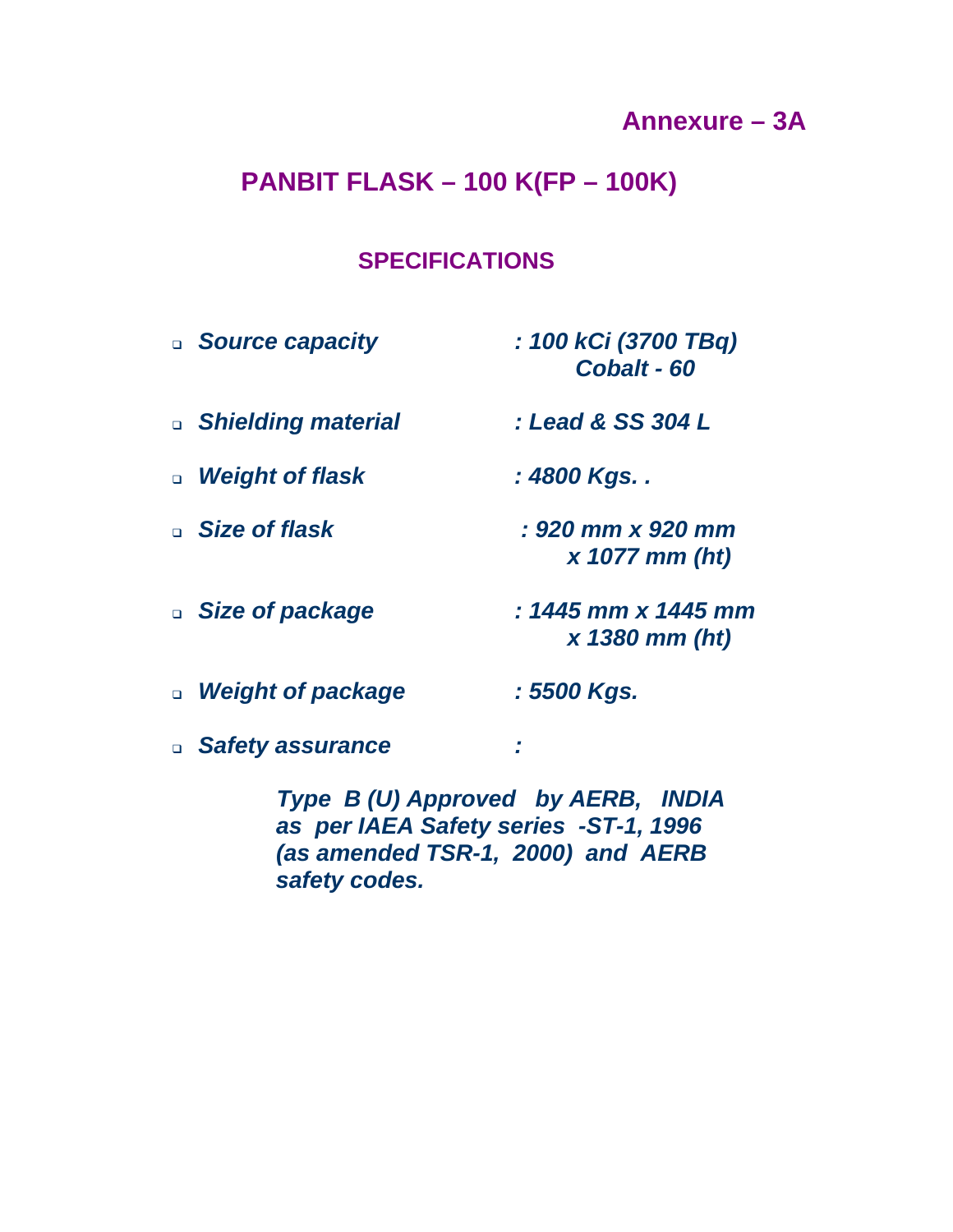# **Annexure- 3B**

# *PANBIT FACILITY*

# *SPECIFICATIONS*

| $\triangleright$ Max.Co-60 source capacity : 100 kCi (3700 TBq) |                                                             |  |  |  |
|-----------------------------------------------------------------|-------------------------------------------------------------|--|--|--|
| $\triangleright$ Cell size                                      | : $3 \text{ mts} \times 3 \text{ mts} \times 3 \text{ mts}$ |  |  |  |
| $\triangleright$ Labyrinth width                                | $: 1.2$ mts                                                 |  |  |  |
| $\triangleright$ Irradiation floor area                         | : 95 Sq. mts                                                |  |  |  |
| $\triangleright$ Minimum built up area<br><b>Of facility</b>    | : 160 sq. mts                                               |  |  |  |
| $\triangleright$ Source                                         | : Cylindrical cage of                                       |  |  |  |
|                                                                 | 400 mm height x 100<br>mm dia                               |  |  |  |
| $\triangleright$ Product box conveyor                           | : shuffle dwell conveyor<br>(Batch type)                    |  |  |  |
| $\triangleright$ Product box size                               | : 39 cm x 39 cm x 40 cm                                     |  |  |  |
|                                                                 | (h <sub>t</sub> )                                           |  |  |  |
| $\triangleright$ Dose uniformity                                | : 1.4 at o.1 gm/cc of<br>product density                    |  |  |  |
| $\triangleright$ Throughput                                     | : 425 Lts / batch every 6                                   |  |  |  |
|                                                                 | hrs at 25 kGy dose at<br>100 kCi loading                    |  |  |  |
| $\triangleright$ Processing rate                                | : 425 Lts per batch                                         |  |  |  |
| $\triangleright$ Operation                                      | : Remote operation                                          |  |  |  |
|                                                                 | through electrical control                                  |  |  |  |
|                                                                 | (Manual & automatic)                                        |  |  |  |
| $\triangleright$ Ventilation                                    | : 20 Air changes / hr                                       |  |  |  |
| $\triangleright$ Safety                                         | : Provided with interlock                                   |  |  |  |
|                                                                 | and fail safe mechanism                                     |  |  |  |
| $\triangleright$ Power supply                                   | : 440 V, 3 phase, 50 cycles<br>AC - 4 wire system           |  |  |  |

**The units at SCTMC, Thiruvanthapurm & Jakarta (Indonesia) are in operation since last 20 years.**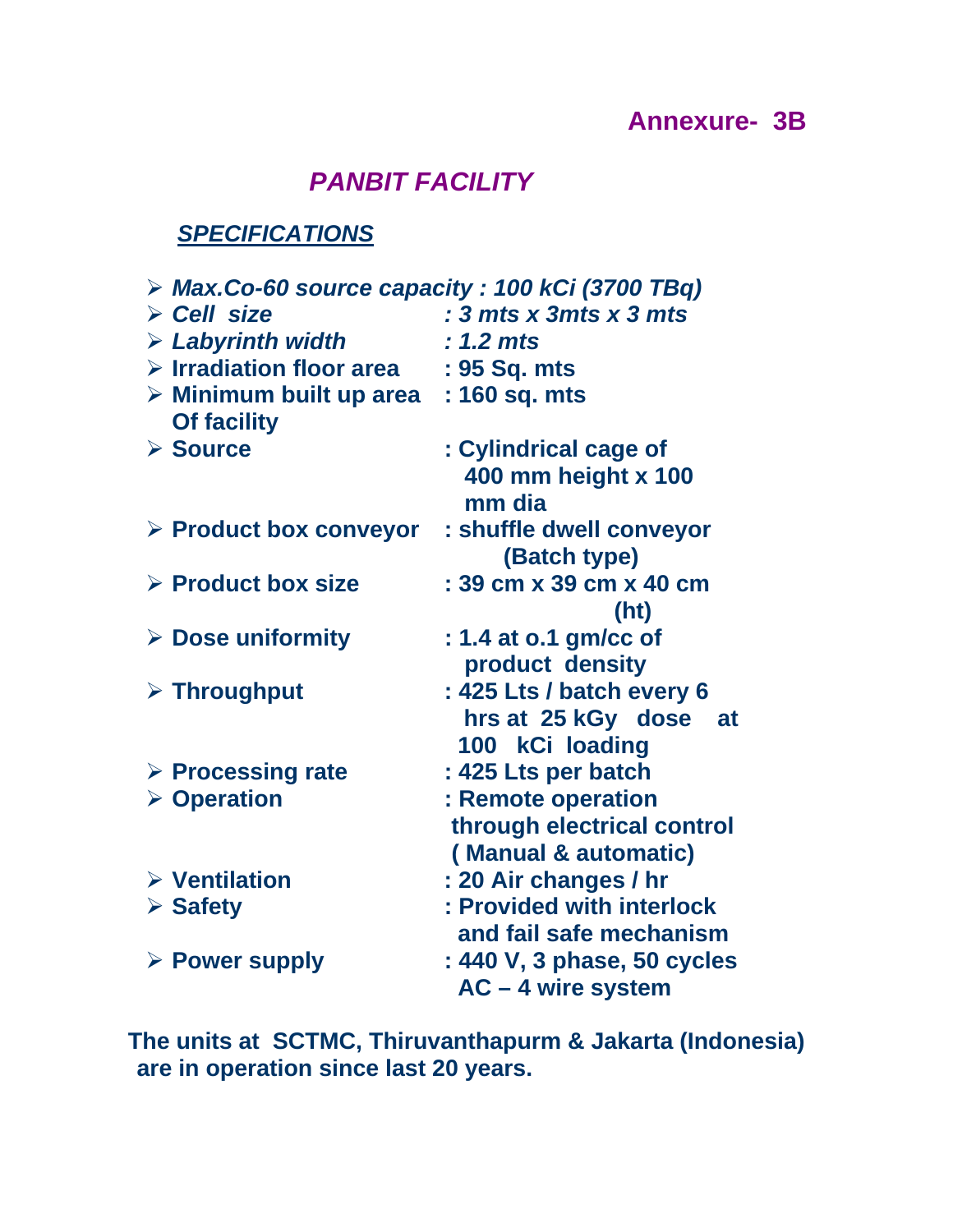# **RADIOGRAPHY CAMERA ( ROLI – 1)**

#### **I. Product Specifications:**

| $\triangleright$ Isotope                         | $:$ Iridium $-192$                  |
|--------------------------------------------------|-------------------------------------|
| $\triangleright$ Half Life                       | : 74 days                           |
| $\triangleright$ Maximum Capacity                | : 1.3 TBq (35 curies)               |
| $\triangleright$ Testing range<br>equivalent     | : 10mm to 70 mm of steel or         |
| $\triangleright$ Shielding Material              | : Lead                              |
| $\triangleright$ Camera Operation<br>cable drive | : Remote control, Teleflex          |
| $\triangleright$ Maximum operating<br>distance   | : 8 mts from camera                 |
| $\triangleright$ Front guide tubes<br>nos each)  | : 3 mts and 1 mt long (one (2)      |
| $\triangleright$ Overall dimensions              | : 37.5 cm x 25 cm x 27.5 cm<br>(ht) |
| $\triangleright$ Weight                          | : 37 kgs.                           |

#### **II. Salient Features:**

- ¾ **Reliable and cost effective.**
- ¾ **Designed to operate with minimum maintenance**
- ¾ **Designed to conform to the requirements of class (M) exposure device in accordance with ISO/3999/1977 (E) and also to meet the requirements of Type B(U) radioactive packages as per AERB code SC/TR-1, Nov.86**
- ¾ **The source remains locked in the camera until the drive system is connected properly.**
- ¾ **Drive cable can be disconnected only when the source is in safe position**
- ¾ **The source can not be driven out unless the front guide tube is properly connected with the camera**
- ¾ **The safety interlock system ensures arresting the source in safe position**